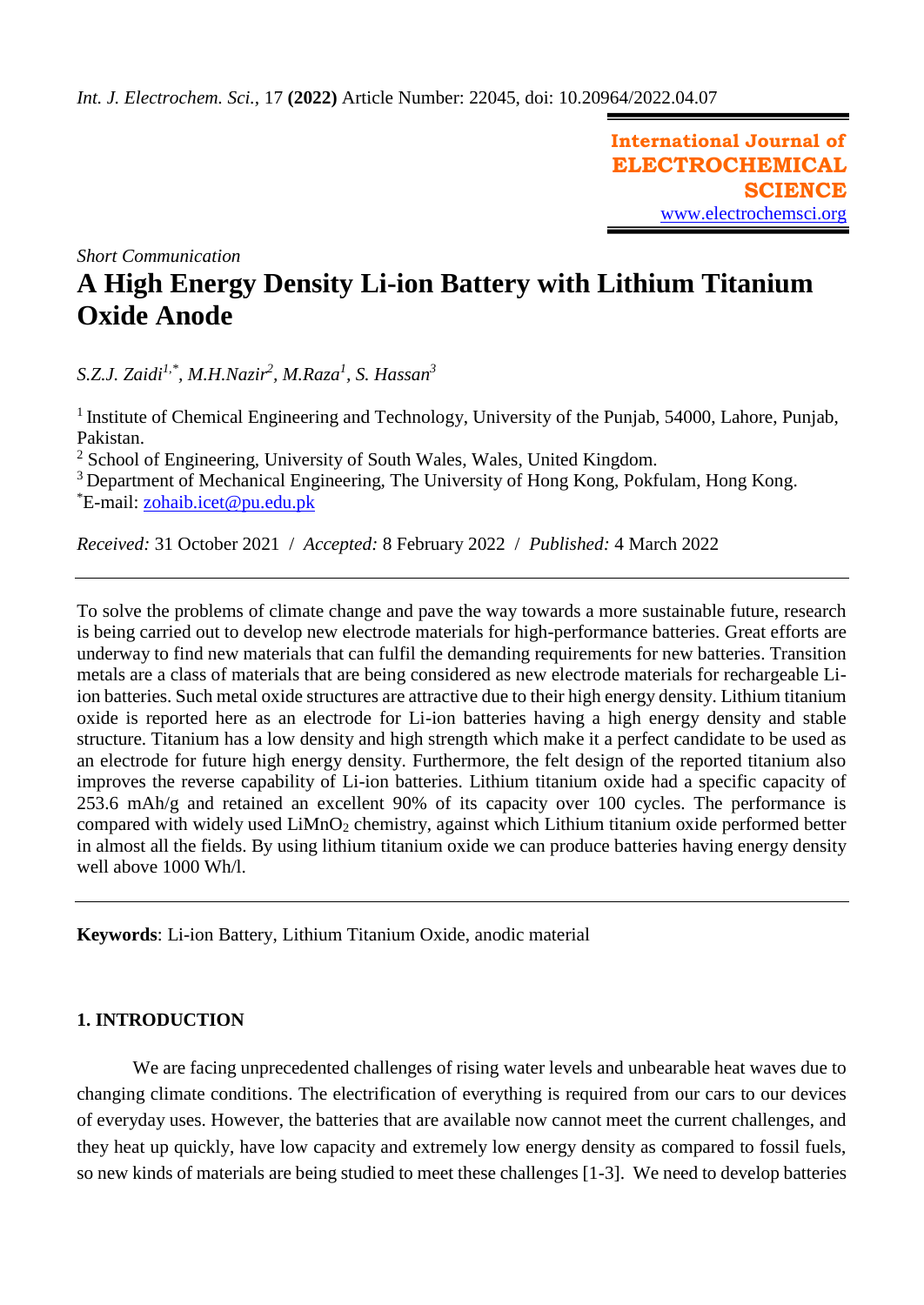with comparable energy density so that they can replace fossil fuels [4-8]. Lithium-ion batteries are the most widely used batteries from, battery electric vehicles to portable electronics such as smartphones and they are a good candidate to meet the demand for high energy density batteries [9-11]. But, graphite is the prominent anode for Lithium-ion batteries and it has limited specific capacity [12]. Many other alternate anode electrodes have been suggested but they all face many challenges before they are widely adapted such as silicon (which swells up to 400% after only 2-4 cycles [13-15]. Transition metals are also reported in the literature for different kind of batteries such as sodium ion and metal-air batteries where the electrode material is made up of transition metal oxides, and these batteries show excellent results, performing much better than the traditionally produced lithium-ion batteries [16-19].

Titanium is one of the transition metals which is being looked at as an alternate electrode material for Li-ion batteries [20-22]. Properties of Titanium like low density, high strength, stable structure and high ionic conductivity [23-25]. The ion-storage mechanism of Titanium is also very important. Due to the vacancies and huge empty size observed in Titanium, the intercalation and de-intercalation of Li-ion becomes fast and easy [26]. This result in an excellent rate capability and high capacity of Li-ion batteries where Titanium is used as an anode; stability of the whole structure observed in the battery is also due to this reason [27]. Titanium is also being used in photocatalysts and nanotubes which further proves its effective track record as a medium for use in alternate energy [28-29].

In this paper, Lithium titanium oxide(LTO) has been evaluated as an electrode material for Lithium-ion batteries. The performance has been evaluated against the most widely used electrode material, LiMnO<sub>2</sub>, in commercial coin cell batteries which power small devices like watches. Electrochemical experiments were carried out of both materials and compared. LTO as an anode for Liion batteries was much better than  $LimO<sub>2</sub>$  in every aspect. It showed higher specific capacity, lower capacity fade, better structural stability and no degradation of electrolyte. The ionic conductivity of LiMnO2 was more affected by temperature change as compared to LTO. Due to a phase change that occurs during a cycling test, Titanium specific capacity increased for a few cycles.

# **2. EXPERIMENTAL AND CHARACTERIZATION METHOD**

#### *2.1. Preparation of LTO*

LTO electrodes were prepared using a 5 nm  $TiO<sub>2</sub>$  anatase powder obtained from US-nano. LTO Electrodes containing 50 wt% Li2CO3 (Fisher scientific 99%), 40 wt% TiO<sub>2</sub>, 6 wt% Nafion(Sigma Aldrich) and 4 wt% PTFE (Sigma Aldrich). Li2CO3, TiO2, Nafion and propanol ( 3 g of liquid contents with 1 g dried powder) were thoroughly mixed using a high-speed shear mixer at 7000 rpm for 80 min. The formed slurry further mixed with PTFE and was sonicated for a further 70 min. The ink is carefully pasted under controlled inert environment onto Ti Felt (NV Bekaert SA, 99.9%) current collectors and allowed to settle under ambient conditions. LTO electrodes were further coated to achieve catalytic loadings as enhanced as 2.5 mg cm<sup>-2</sup> coating a surface with an area of 5cm<sup>2</sup>.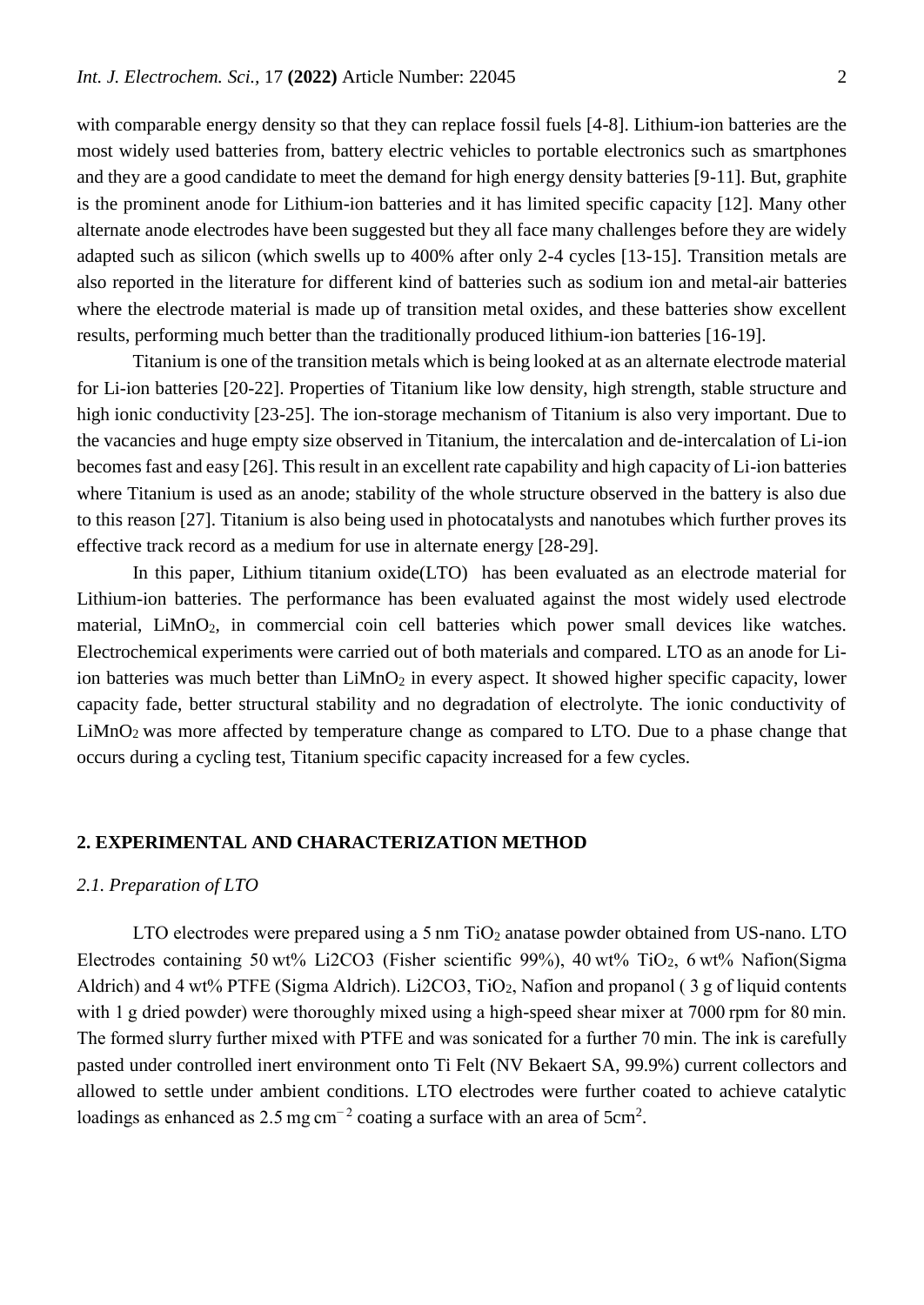#### *2.2. Electrolyte Preparation*

Electrolyte solution is prepared by mixing 1 mol/L LiPF<sub>6</sub> (Capchem, LiPF<sub>6</sub> 99.9%) in a 1:1 solvent ratio, by mass, of ethylene carbonate (Capchem,  $E.C<20$  ppm  $H<sub>2</sub>O$ ) and diethyl carbonate (Capchem, D.E.C<20 ppm H<sub>2</sub>O). 1%, by mass, of the electrolyte additive LiPO<sub>2</sub>F<sub>2</sub> (Capchem) was also added to the solutions before being used in the coin cell.

#### *2.3. Assembling coin cell*

The coin cell was assembled in a vacuum glove box (vti-glovebox, Super) at moisture level <1ppm. The cell is assembled in a CR2032 coin cell case (tob machine, stainless steel with Gasket). A disc cutter (MTI, MSK-T-10) is used to cut to size the LTO and separator 9mm x 2.5mm to fit into CR2032. The LTO is placed within the CR2032 and a than between two separators ( Entek, Entek EP) of 20µm thickness. The electrolyte is added with the help of a Syringe (Saviour Pharma, Saviour Syringe). A lithium reference with a wire is placed to measure the cell potential with metal tweezers. Plastic tweezers are used to place a Lithium metal chip (China Energy Lithium Co., Ltd, Lithium chip) on top of it (as lithium will be highly reactive if it comes in contact with metal. Finally, a spacer (MTI, AG7) and wave spring ( MTI, SS304) are placed and the cell assembly is completed by placing the negative case on top. The final dimensions of the assembled coin cell was 20mm x 6mm.

The most widely used chemistry,  $LiMnO<sub>2</sub>$  in a coin cell is purchased from an outside vendor (Maxwell, CR2032).

#### *2.4. Electrochemical Measurement*

The charge/discharge performance was measured by potentiostat/galvanostat (Ivium, Vertex) under temperature-controlled conditions. The initial formation was done at 0.1C charging cycle against a 0.2C discharging cycle. The cyclic voltammetry was performed at variable voltage 2.5V-5.5V and the current range was set between -0.02A-0.05A. The specific capacity is measured at variable temperature to observe how the coin cell performance is affected by temperature change. The cyclic measurements are taken at different C rates. The theoretical capacity is observed to be 290 mAh/g per Li-ion insertion.

### **3. RESULT AND DISCUSSION**

#### *3.1. Electrochemical evaluation of LTO*

Insertion and exertion of li-ions is evaluated by a slow cyclic voltammogram as shown in figure 1(a). The oxidation and reduction points are marked as  $O_1$ ,  $O_2$  and  $R_1$ ,  $R_2$  respectively. This is due to the redox phenomena being intercepted as a two-stage insertion and exertion phenomena of Li-ion charge and discharge step [30]. At  $O_1$ , the Lithium-ions are inserted into the LTO at Potential of about 4V by the formation of  $Li^+$ -ion. The similar phenomenon of oxidation is observed during the Peak at O<sub>2</sub> at 4.5V.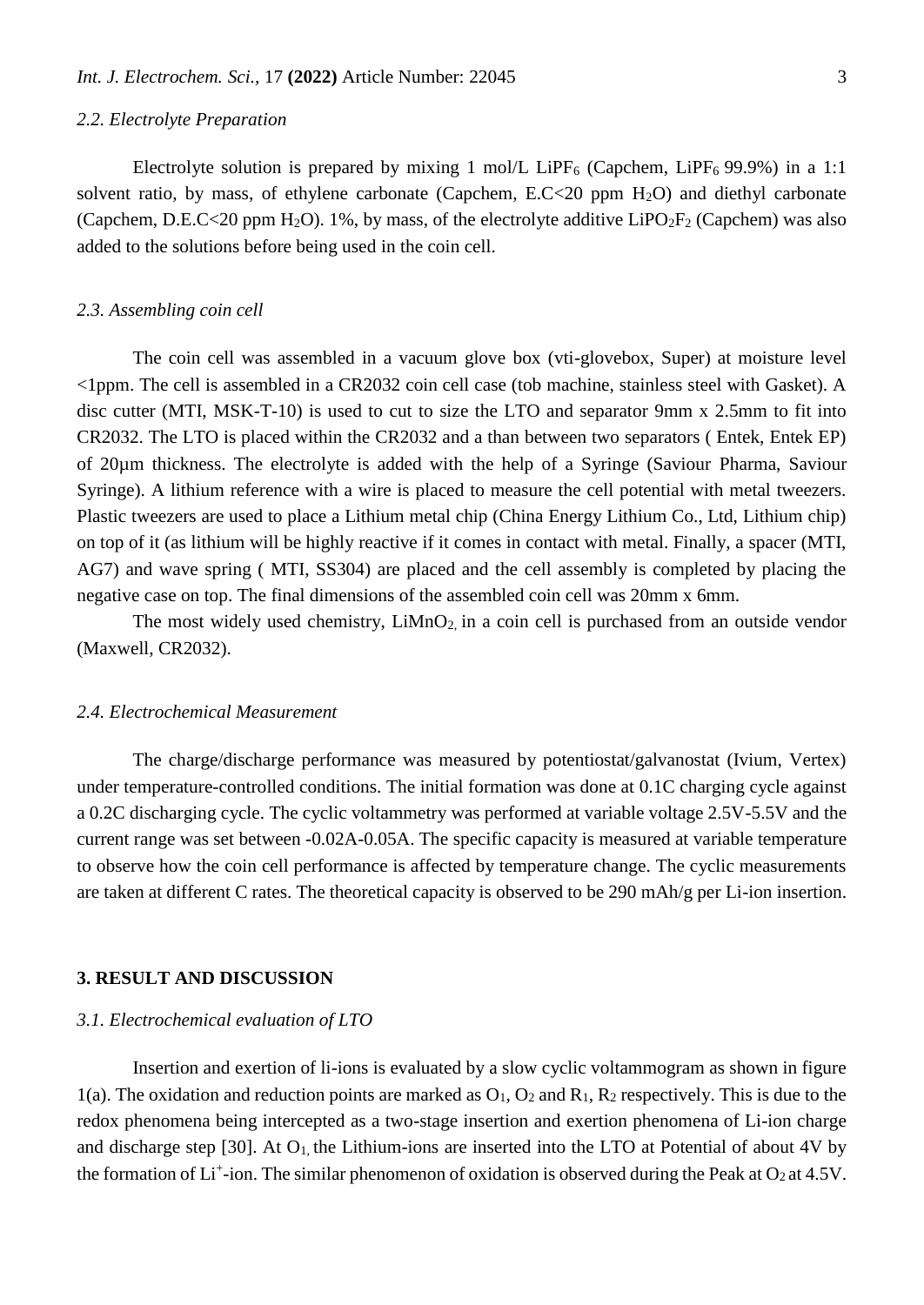The reduction phase at  $R_1$  and  $R_2$  are observed to repeat the same phenomena during the charging phase, meaning when the Li<sup>+</sup>-ion is exerted from the negative electrode.



Figure 1. Electrochemical Properties of LTO. a, Cyclic Voltammetry of LTO at a sweep rate of 100mV/s. b, Measurement of *coulomb* efficiency and discharge capacity over 100 discharge cycles. c, The charge/discharge curve at different C rates of 1C, 0.5C and 0.33C. d, Measuring temperature effect on capacity at the variable potential range.

The *coulomb* efficiency and discharge capacity are shown in figure 1(b). The *coulomb* efficiency remains about 90% even at the end of 100 cycles and the discharge capacity is just below 90% of the total capacity even after 100 cycles. In the first cycle, the capacity observed is 253.8 mAh/g which drops to about 228 mAh/g. This tells us that LTO forms a stable structure when Li<sup>+</sup>-ion is inserted in the felt. This is due to the structure of felt which is like a thread, as we can see from SEM images, resulting in Li<sup>+</sup>-ion not strongly held by the felt during discharge and the Li<sup>+</sup>-ion are easily exerted from the felt. The discharge of the coin cell is measured at Different C rates; where 1C represent the discharge in 1 hour. The discharge is measured at 1C, 0.5C and 0.3C. The results are in line which are usually observed, that are, at lower C rate the cell capacity that it retains is higher against the potential. In figure 1(d) the impact of temperature is observed on the performance of LTO. The mass load was  $3.16g/cm^2$ . Even at a low temperature of -5°C, the performance is remarkable. At the higher temperatures of 25**°**C and 55°C, the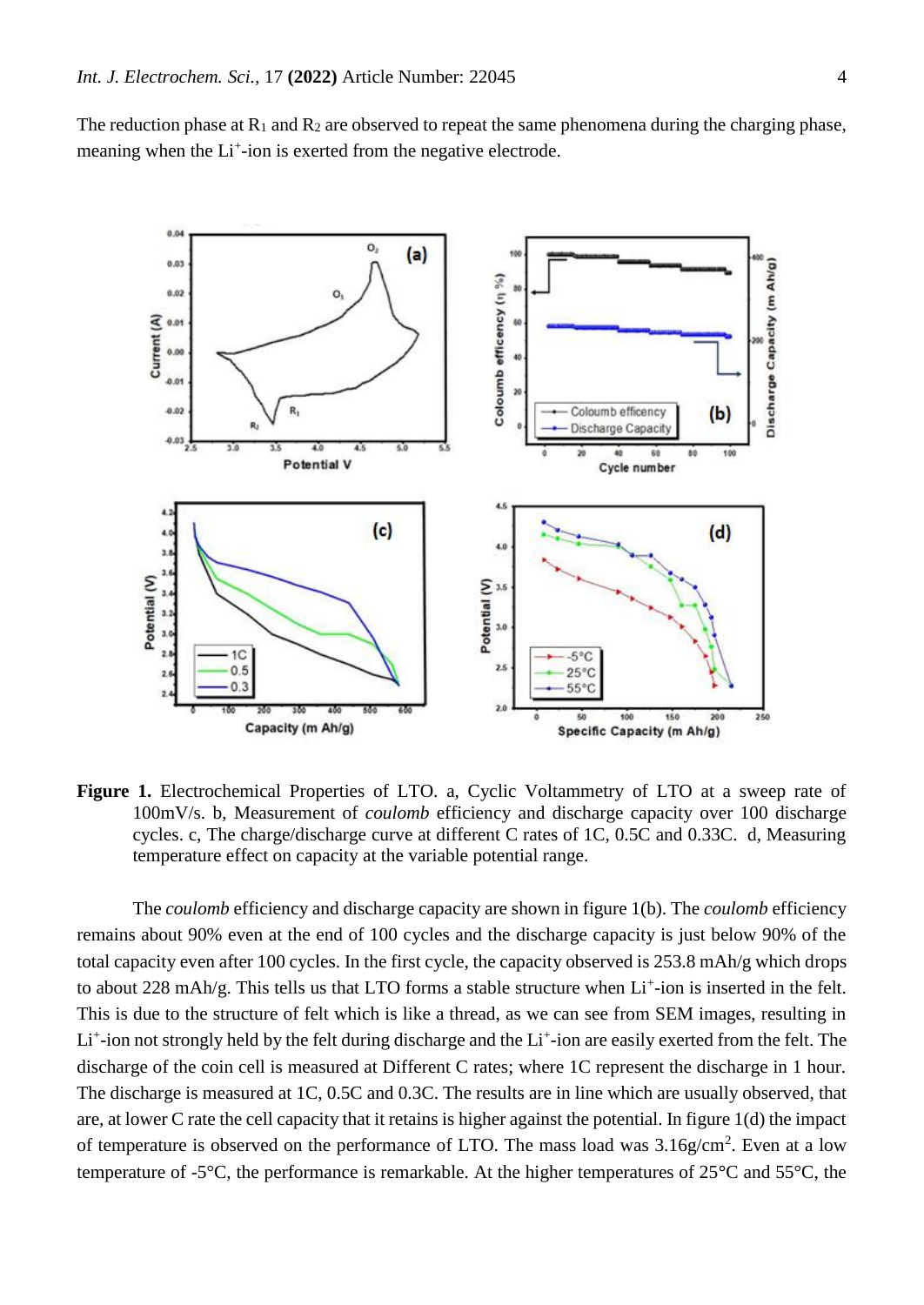performance is nearly identical. This means that higher temperatures do not significantly retard the performance of LTO. So, it can be reasonably inferred that LTO will be a good electrode even at higher temperatures.

#### *3.2. Electrochemical evaluation of Li-MnO<sup>2</sup>*

Figure 2(a) shows the cyclic voltammogram of  $MnO<sub>2</sub>$ . The two Plateaus observed at  $O<sub>1</sub>$  and  $O<sub>2</sub>$ are known to occur due to degradation of electrolyte at a voltage greater than 5.2 [31]. This means that the first plateau  $O_1$  is where the insertion of  $Li^+$ -ion is happening whereas the second plateau at  $O_2$ represents the damage happening to the electrolyte. This is why the peak observed at  $R_1$  is smaller than that of  $O_1$ . The exertion of Li<sup>+</sup>-ion from MnO<sub>2</sub> occurs at R<sub>2</sub> and also no damage is observed at R<sub>1</sub> to the electrolyte as this peak is observed at a voltage which is less than 5.2V. It also means that the best operating voltage for a  $LiMnO<sub>2</sub>$  is between 3.5V-5V.



**Figure 2.** Electrochemical Properties of LiMnO<sub>2</sub> a, Cyclic Voltammetry of MnO<sub>2</sub> at sweep rate of 100mV/s. b, Measurement of *coulomb* efficiency and discharge capacity over 100 discharge cycles. c, The charge/discharge curve at different C rates of 1C, 0.5C and 0.33C. d, Measuring temperature effect on capacity at the variable potential range.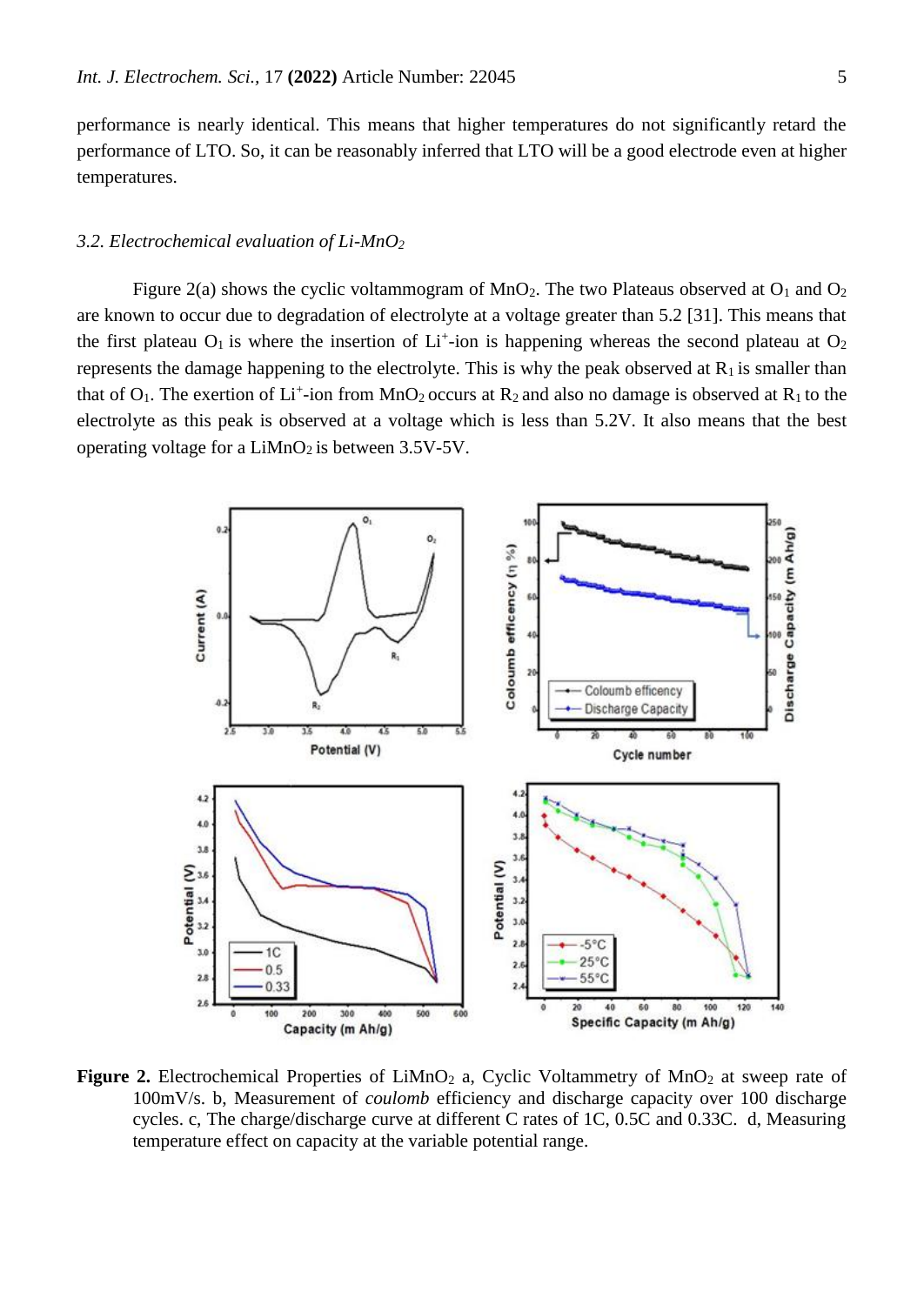Figure 2(b) shows the *coulomb* efficiency and discharge capacity fade over 100 cycles. The capacity of LiMnO2 decreases from 177.56 mAh/g to 136.56 mAh/g over 100 cycles. This capacity fade means that  $LimO<sub>2</sub>$  77% of its original capacity after 100 cycles. This capacity fade is due to electrolyte degradation and loss of irreversible capacity [32]. The *coulomb* efficiency also declines as a result of this capacity loss.

Figure 2(c) shows discharge at different rates. The rates are 1C, 0.5C and 0.33C. The voltage is varied between 2.5V-4.3V and A significant difference is observed between discharge rate at 1C and 0.5C, 0.33C. The capacity fades quickly when the rate is set at 1C. There is no huge discharge rate difference between 0.5C and 0.33C. In figure 2(d) we can see how temperature affects the performance of LiMnO2. The performance at -5°C is not good as compared to 25°C and 55°C. Even though the voltage is low, the specific capacity is still low. This means that temperature has a huge effect on the performance of LiMnO2. The effect of temperature on performance at high temperatures is non-significant as we can observe from figure 2(d). At 25°C and 2.4V, MnO2 specific capacity drops even below -5°C; this may be due to the phenomena observed form cyclic voltammetry where the oxidation occurs at  $O_1$  at 4V. The high temperature may have compensated for the performance degradation at 55°C, which is not observed at 25°C.

# *3.3. Comparison of LTO and LiMnO<sup>2</sup>*

The comparison of cyclic voltammetry from figure  $1(a)$  and  $2(a)$ , we can see that LTO is even stable at high voltages whereas  $LiMnO<sub>2</sub>$  is unable to remain stable at high voltages due to the degradation of electrolytes. The cyclic stability of LTO is also better than that of  $LimnO_2$  as evident from figure 1(b) and  $2(b)$ , which also results in a lower coloumb efficiency of  $LiMnO<sub>2</sub>$ . The temperature does not affect the performance of LTO as much as it affects the performance of LTO. The specific capacity of LTO is also higher at 253.8 mAh/g than the specific capacity of  $LiMnO<sub>2</sub>$  at 177.56 mAh/g as we can observe from figure 3(a). An increase in specific capacity is observed between cycle number 20 and 25 of LTO. This is due to a phase change that occurs between these cycles. This phase change can be clearly seen from SEM images.

The Arrhenius plot of ionic conductivity is shown in figure 3(b). It can be clearly seen that temperature has a negligible effect on the ionic conductivity of LTO. This also reinforces the observation recorded in figure 1(d). The temperature has a much greater impact on ionic conductivity of  $LiMnO<sub>2</sub>$  as we can see from figure  $3(b)$ . This too reinforces the observation from figure  $2(d)$ . The ionic conductivity is almost identical at the start but it starts diverting as the temperature is increased. The ionic conductivity at much higher temperature is observed to be drastically reduced. It means that at very high temperatures the capacity of MnO2 decreases. The fall in ionic conductivity of LTO is low as compared to that of  $LiMnO<sub>2</sub>$ .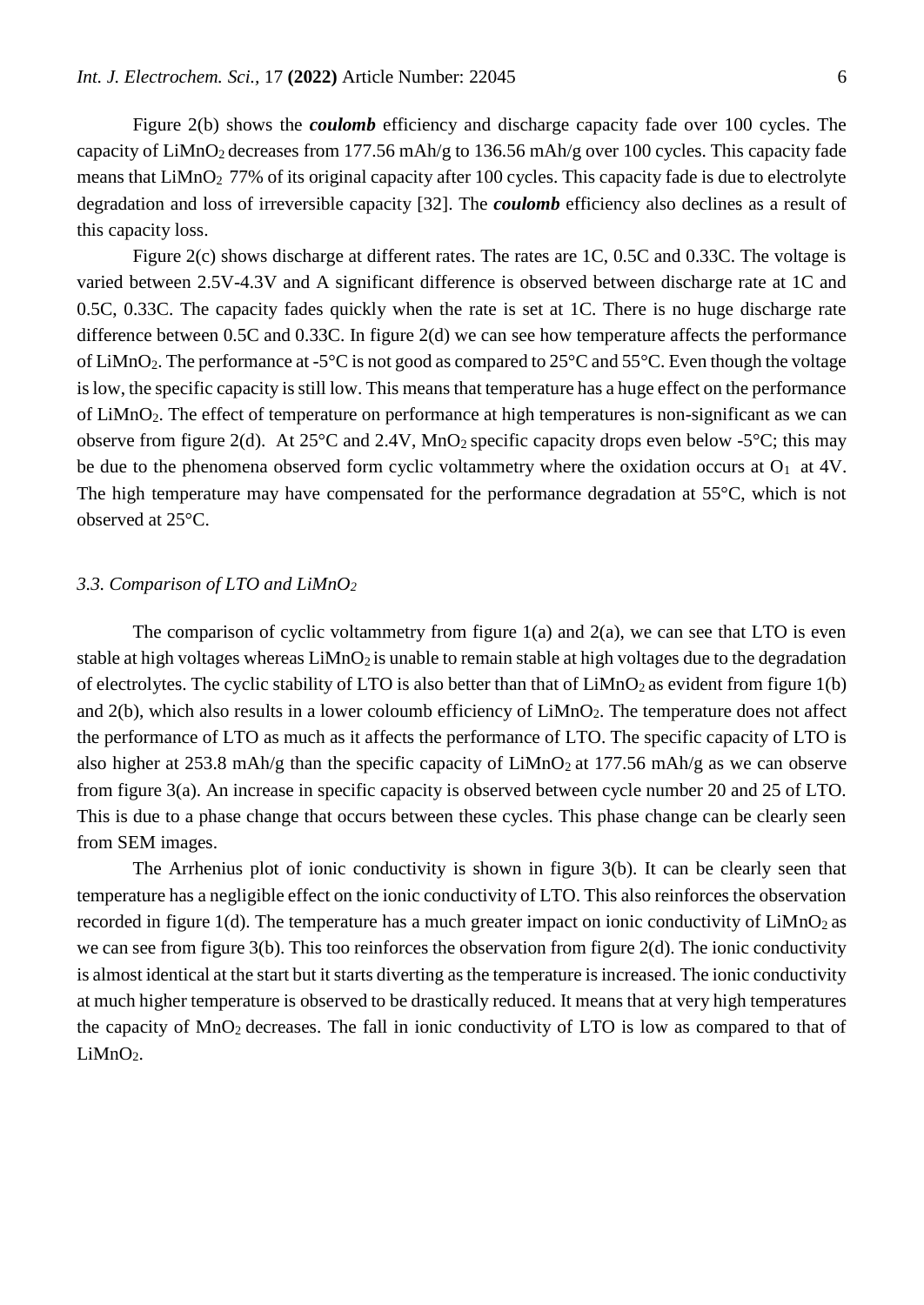

**Figure 3.** Comparison of electrochemical properties of LiMnO<sub>2</sub> and LTO a, Specific Capacity comparison of LTO and  $LiMnO<sub>2</sub>$  at 1C. **b**, Arrhenius Plot of  $LiMnO<sub>2</sub>$  and LTO ionic conductivities against temperature. **c**, Capacity retention comparison of LiMnO<sub>2</sub> and LTO after 100 Cycles

The capacity retention of LTO is almost  $90\%$ , whereas capacity retention of LiMnO<sub>2</sub> is 77% as we can see from figure 3(c). This is due to a multitude of factors which are reported in this paper such as degradation of electrolyte at higher voltages, temperature affect on ionic conductivity and specific capacity [33] measured at different C rates.

# **4. CONCLUSION**

In this paper, a comparison has been carried out between LTO and  $LiMnO<sub>2</sub>$  as electrodes for Liion batteries. LTO outperformed LiMnO<sub>2</sub>, from having a higher specific capacity and also retaining a higher percentage of that capacity over 100 cycles, in every comparison that was carried out in this paper. LTO is also very light and high strength material. Its structural stability and a thread-like structure design allows for easy intercalating and de-intercalating of Li-ions during charging and discharging. It retains its structure even after 100 cycles. This stability also results in no retardation in higher voltages circumstances. This will lead to a shorter charging time. In conclusion, LTO is an excellent candidate to be used as an electrode in high energy density Li-ion batteries.